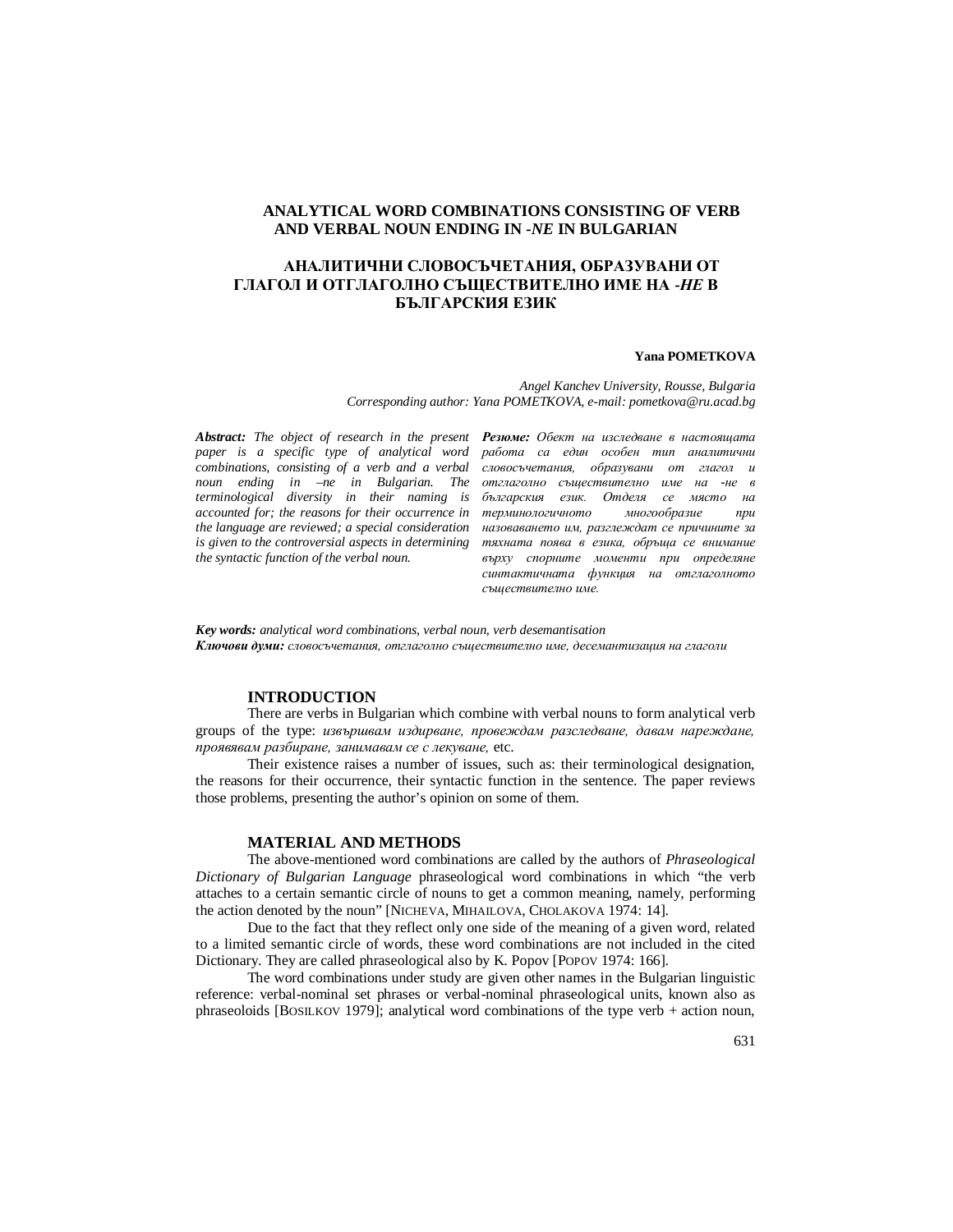semantically equal to a specific verb [KABAKCHIEV 1981]; multiverbalised appellations [VIDENOV 1979]; decomposed predicates [BARAKOVA 2003].

V. Gak calls those combinations displayed nominalizations, in which "the verb is transposed into a word combination: *Той реши* → *Той взе решение*" [GAK 1976: 87], while E. Laguzova calls them descriptive verbal-nominal expressions [LAGUZOVA 2003].

In this paper we accept the definition analytical word combinations of the type verb  $+$ action noun, semantically equal to a specific verb, using the shortened version *analytical word combination of a verb and a verbal noun ending in -ne.*

In the formation of the analytical word combinations consisting of verb  $+$  noun M. Videnov determines the following objective laws: "the initial one-word appellation is a verb – when it is multiverbalised, it yields a deverbalised noun, which, on its turn, collocates with another verb. The latter has a weakened lexical meaning to a great extent; it also has abstractmodal character" [VIDENOV 1979: 114]. The author reviews a total of 12 types of analytical word combinations, which are most frequently collocated with the verbs съм, *имам*, *правя, извършвам* and others, e.g.: *правя изказване, правя допитване, давам нареждане,* etc.

What is characteristic for this type of analytical word combinations is that the main meaning 'action' is conveyed by the verbal noun, while the verb reinforces its categorical meaning 'action' and expresses the basic grammatical verb properties, thus aiding the predicative connection between the name of the property with the name of the object, e.g.: "Тя *ще се занимава с организирането и координирането* на структурата" ("24 hours" newspaper); "След това те се подсушават и *се подлагат на спичане или пресоване*" (V. DJIDJEVA et al.).

The reason for substituting the analytical word combination of a verb and a verbal noun for the verb itself is explained in different ways in the linguistic reference. For example, this phenomenon is presented as a result from a verb desemantisation, where the verb has a weakened basic meaning 'verb action', compare: *изследвам → провеждам изследване*; in this situation the simple verb predicate yields room to a compound nominal predicate with a verb connection expressed by the desemantised verb, which expresses the grammatical meaning of the verb, while the meaning of the action is expressed through the verbal noun; this phenomenon marks the tendency for analytical character of the language [VANHALA-ANISHEVSKA 1999].

Another linguist, Iv. Nedev, also sees the reason for the existence of the analytical word combinations in the vague lexical meaning of the verb, noting the following: "In the contemporary Bulgarian literary language there exists a substantial group of transitive verbs, whose lexical meaning has faded, thus binding them to a noun, which functions as a semantic core of the whole word combinations" [NEDEV 1992: 105].

G. Zolotova ranks the verbs from this group to the auxiliary verbs, naming them as compensators, because they "participate in the transposition of the means of direct nomination into a means of indirect one, thus compensating for the insufficient categorical-syntactic element of meaning" [ZOLOTOVA 1982 : 158], e.g.: *пътувам → извършвам пътуване, лекувам → осъществявам лекуване, валцувам → подлагам на валцуване* etc*.*

 Those combinations are considered by some authors to be borrowings from Russian [VIDENOV 1979: 116; BOSILKOV 1979: 40]. K. Bosilkov connects their use in the Slavonic languages "with nominalization of the abstraction" [BOSILKOV 1979: 40].

The conclusions of Hr. Kabakchiev, who investigates the analytical combinations in Bulgarian, are interesting. He establishes a connection between the functioning of those combinations and the system of verb aspect.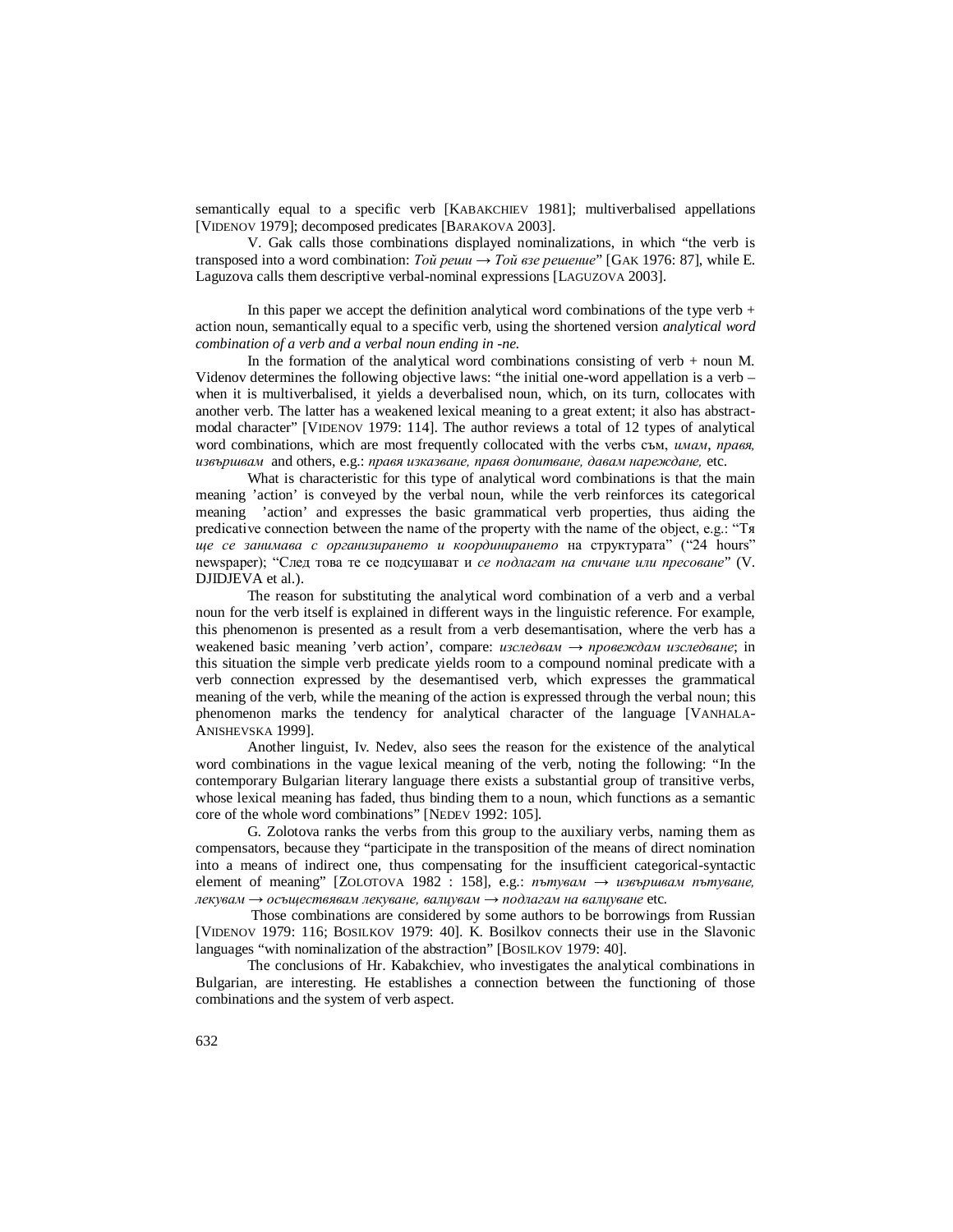His observations find that "one of the main functions of the analytical word combinations in contemporary Bulgarian is to compensate the double aspect of verbs, especially those of foreign origin" [KABAKCHIEV 1981: 429], e.g.: *атакувам* → *извършвам/извърша атака*, *демонстрирам* → *правя/направя демонстрация.* The author concludes that compensation of the double aspect is performed by the verbs in the analytical word combinations, which can be either of finite or non-finite aspect.

The main functions of the analytical word combinations in the contemporary Bulgarian language according to the author are to compensate the double aspect or the aspect deficiency of the verbs, thus incorporating them to the system of aspect, compare: *безчинствам* → *извършвам/извърша безчинства*.

V. Gak gives a different explanation for the use of these word combinations in speech: "The formation and usage of nominalising structures is related to the need for expanding the nominative means in the language. It is known that the word combination appears to be a more flexible and a finer means for creating names than the word formation models." [GAK 1976: 89].

He notes that breaking up the process into noun + verb allows finding of a grammatical means for solving a number of communicative tasks, such as using the noun to denote the process and thus formulating the characteristic of the action with the help of an adjective, which expands the communicative resources of speech, compare: *отправи му тежък поглед* and \**тежко го загледа*.

A number of reasons, motivating the high frequency of the analytical word combinations reviewed, are noted by P. Barakova, the most significant being: filling in a gap, when there is no verb in the language to denote a given action, e.g. *правя самопризнания*; due to the nominative component there is space for a determining name, while the presence of a verbal component reveals a possibility for specifying the action by adding adverbial expressions or gives an opportunity for pluralisation, e.g. *провеждам преговори* etc. [BARAKOVA 2003].

### **RESULTS AND DISCUSSION**

There is no unified position about the syntactic function of the analytical word combination of a verb and a verbal noun ending in –ne in the sentence, either. Some authors concede that the noun functions as an object in the sentence. That is the opinion of K. Popov, but he points out a peculiarity: "With the phraseological combinations of the type *вземам решение* (= решавам), *вземам връх* (= надвивам) the direct object merges semantically with the predicate to form one notion" [POPOV 1974: 166].

Ivan Nedev also considers the noun in the analytical word combinations to be a direct object: "Although the verb in such cases has a semi-abstract character, which does not allow it to function as a predicate by itself, notes the author, from the pointy of view of the formal sentence structure, the noun in it is qualified as a direct object" [NEDEV 1992: 105].

Completely contrary to the views already cited is M. Videnov's understanding that due to its faded lexical meaning the verb cannot be viewed as the core of the predicate, that is why the whole word combination fulfils the function of compound nominative predicate, in which a deverbalised noun "is in fact the predicate, the semantic core, the subject denominator, which is made actual through nothing else but the predicative connection – the abstract-modal verb" [VIDENOV 1979: 116].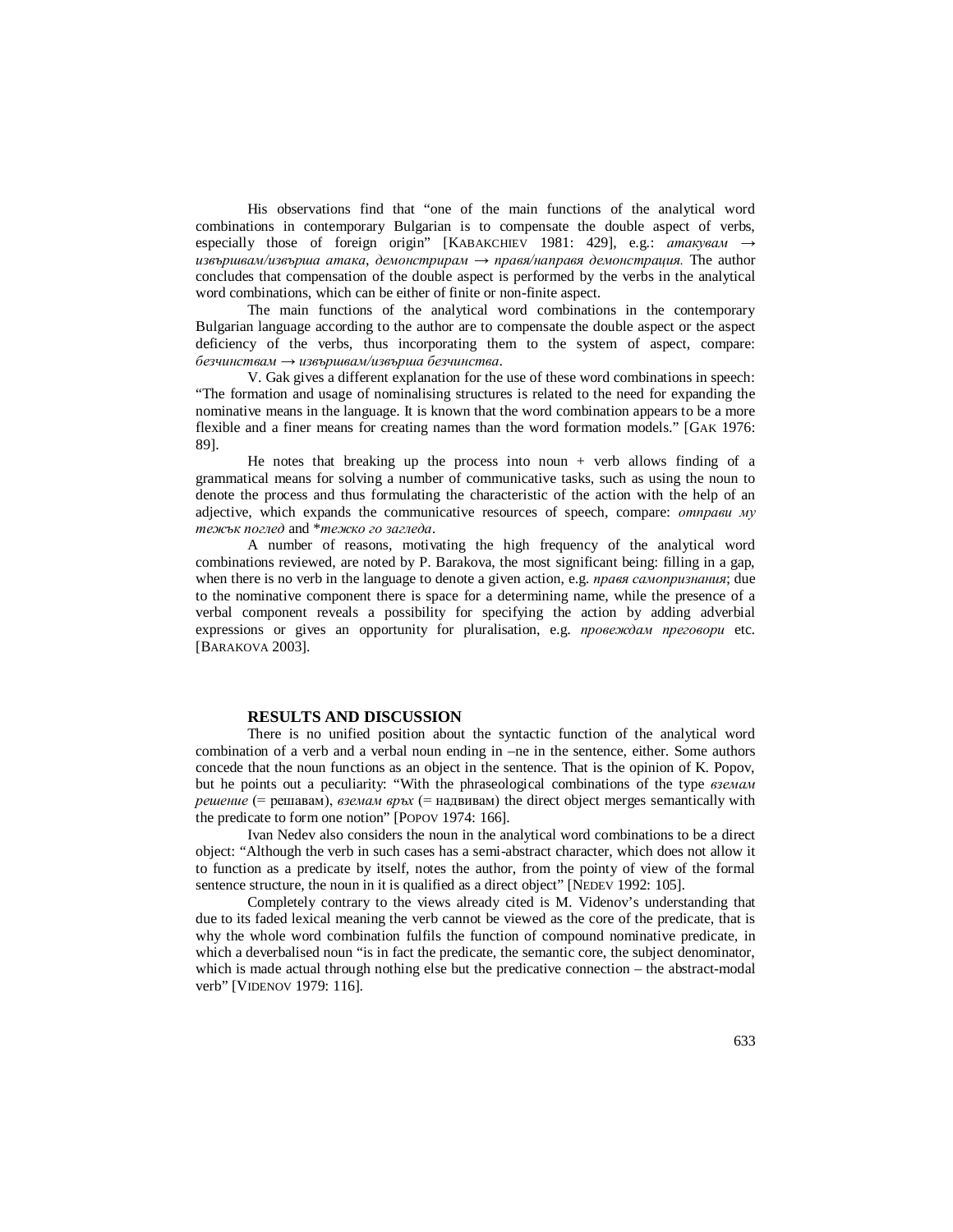The predicate function of the whole word combination is also acknowledged by G Zolotova, who notes: "The combination of abstract nouns with verbs-compensators plays the role of a single sentence component" [ZOLOTOVA 1982: 158].

According to E. Laguzova the descriptive verb-noun expressions function as simple verb predicates, since they lack the real syntactic and semantic relations of the verb, which is explained by the fading of its lexical meaning, leading to a weakened valence [LAGUZOVA 2003].

 We support the view that the whole analytical word combination, formed by a verb and a verbal noun ending in -ne, functions as a predicate, since it denotes a situation. The term "situation" usually means "the non-linguistic referent of the sentence, a piece of the reality, a private event, a fact announced in the specific speech excerpt" [ARUTJUNOVA 1976: 7]. We will use the term "event" here.

 The events can be marked explicitly or implicitly. The explicit sign of the event is the predicative unit, i.e. the sentence, since predicativity is expressed there by the personal verb form, which possesses the categories tense, person, mood, e.g. "*Две червенушки си бяха направили гнездо в черешата до прозореца*" (D. Ilieva).

The events can be expressed implicitly as well – through names of events, which resemble a sentence and can be transformed into one, using minimum means of expression. The verbal nouns ending in -ne can also be classified as names of event, characterized by clearly marked process characteristics: *отиване, писане, излизане* etc.

The name of event is defined as an implicit sign of the event, because as a virtual entity it does not possess the grammatical categories of tense, person and mood. Although most of the indicators of a predicative unit are not present at the expression level, at the content level the event is given full meaning, since the verbal noun possesses the taxiing categories tense, person and mood, determined relatively to the tense, person and mood of the verb-predicate in the sentence.

For example, in the sentence "*На връщане* той забеляза Фани" (D. Dimov) the tense correlation of the verbal noun *връщане* depends on the grammatical tense of the verb predicate in the sentence (*забеляза*) and is determined by the preposition *на*, which serves as a connector and means 'simultaneous expression of time and circumstances, in which the action is performed'. Consequently, there are two simultaneous real activities in the past (the verb *забеляза* is in past finite tense), performed by one and the same subject (*той*).

Often the verbal noun falls into the position of subordinate clause and then it is possible to replace it with a verb, to convert the nominalised structure with the verbal noun ending in -ne into a subordinate clause, compare for example: "*На излизане от това паметно събрание* ти се спря сред улицата" (Bl. Dimitrova) (*на излизане от това паметно събрание* – the structure with the verbal noun ending in -ne functions as an adverbial modifier for time) and "*Когато излизаше от това паметно събрание*, ти се спря сред улицата" (*когато излизаше от това паметно събрание* – a subordinate adverbial clause for time); "*До пристигането ни в Созопол* ние почти не говорихме" (Vl. Zarev) (*до пристигането ни в Созопол –* the structure with the verbal noun ending in -ne functions as an adverbial modifier for time) and "*Докато пристигнем в Созопол*, ние почти не говорихме" (*Докато пристигнем в Созопол –* a subordinate adverbial clause for time); "Лукан го обвинява *в превишаване на права*" (D. Dimov) (*в превишаване на права –* the structure with the verbal noun ending in -ne functions as an object) and "Лукан го обвинява, *че превишава права*" (*че превишава права –* a subordinate object clause).

It can be seen from the examples that the structures with verbal nouns ending in -ne are synonymous to subordinate clauses, and the clauses which contain a deverbative ending in -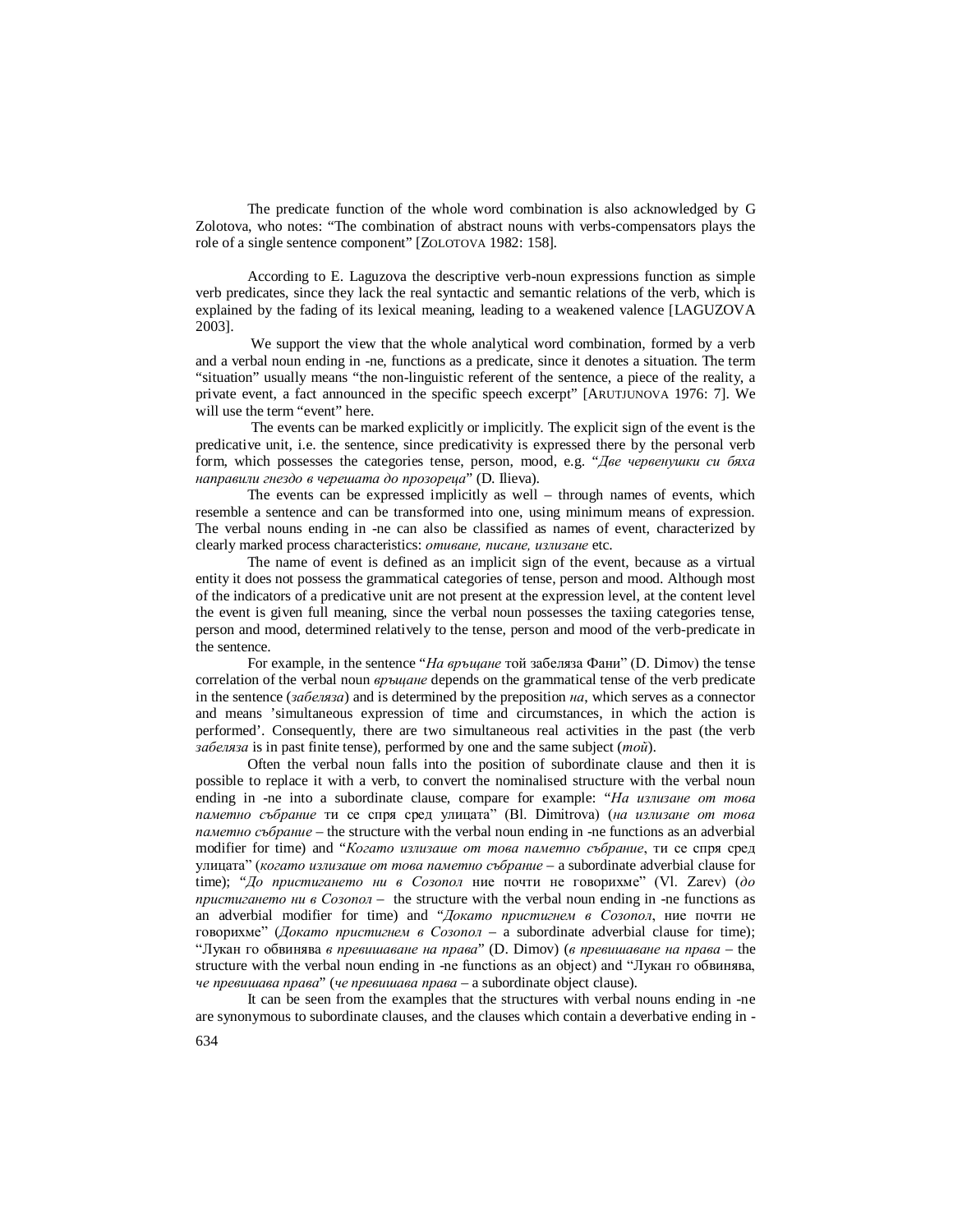ne are simple, monopredicative on syntactic level, but they are poli–eventful on a semantic level, i.e. they are semantically complicated simple sentences, which are asymmetrical in form and content – in form they are simple sentences, in content they represent a poli-predicative unit, built around two predicative centres, one of the predicates being direct, expressed with a verb, and the other - indirect, expressed with a verbal noun ending in -ne.

 It is another issue when we have sentences including analytical word combinations of verb and verbal noun ending in -ne. It is not possible to replace the verbal noun ending in -ne with a subordinate clause in them, since the verb is devoid of semantics and cannot express an event on its own. When these sentences are transformed, the verbal noun is replaced by its derivative verb, and the verb from the word combination simply drops out, compare for example: "Сега другарите *се занимават с лекуването* ù" (D. Dimov) and "Сега другарите я *лекуват*".

Therefore, both sentences are monopredicative in form and poli-eventful in content, i.e. they are symmetrical linguistic units. This gives us ground to assume that the whole analytical word combination of a verb and a verbal noun ending in -ne functions are one part of the sentence – the predicate.

## **CONCLUSIONS**

The analytical word combinations of a verb and a verbal noun ending in -ne enhance the expressive properties of the language and offer the speaker an opportunity for choice, depending on the purpose of the communication.

They endue an abstract character to the speech and thus can be viewed as a means for raising the language's intellectual level.

### **LITERATURE**

1. ARUTJUNOVA, N. D. 1976: АРУТЮНОВА, Н. Д. *Предложение и его смысл*. М., 1976.

- 2. BARAKOVA, P. 2003: БАРАКОВА, П. *Декомпозирането на предиката в българския език ... или движението в две посоки*. –В: Славистиката в началото на ХХІ век. Традиции и очаквания. С., 2003, 247 – 255.
- 3. BOSILKOV, K. 1979: БОСИЛКОВ, К. *Глаголно-именните устойчиви съчетания – развиваща се категория в съвременните славянски книжовни езици*. – СЕ, 1979, №4, 38 – 41.
- 4. VANHALA-ANISHEVSKA, M. 1999: ВАНХАЛА-АНИШЕВСКА, М. *Десемантизация глагола в русской научной речи*. – ФН, 1999, №2, 64 – 70.
- 5. VIDENOV, M. 1979: ВИДЕНОВ, М. *Към производството на някои повечесловни съчетания в съвременния български език.* – ЕЛ, 1979, № 2, 113 – 117.
- 6. GAK, V. G. 1976: ГАК, В. Г. *Номинализация сказуемого и устранение субъекта*. В: Синтаксис и стилистика. М., 1976, 85 – 103.
- 7. ZOLOTOVA, G. A. 1982: ЗОЛОТОВА, Г. А. *Коммуникативные аспекты русского синтаксиса*. М., 1982.
- 8. KABAKCHIEV, KR. 1981: КАБАКЧИЕВ, КР. *Един тип глаголно-именни словосъчетания и връзката им с видовата система на съвременния български език*. – БЕ, 1981, №5, 427 – 434.
- 9. LAGUZOVA, E. N. 2003: ЛАГУЗОВА, Е. Н. *Описательный глагольно-именной оборот как единица номинации*. М., 2003.
- 10. NEDEV, IV. 1992: НЕДЕВ, ИВ. *Синтаксис на съвременния български книжовен език.* С., 1992.